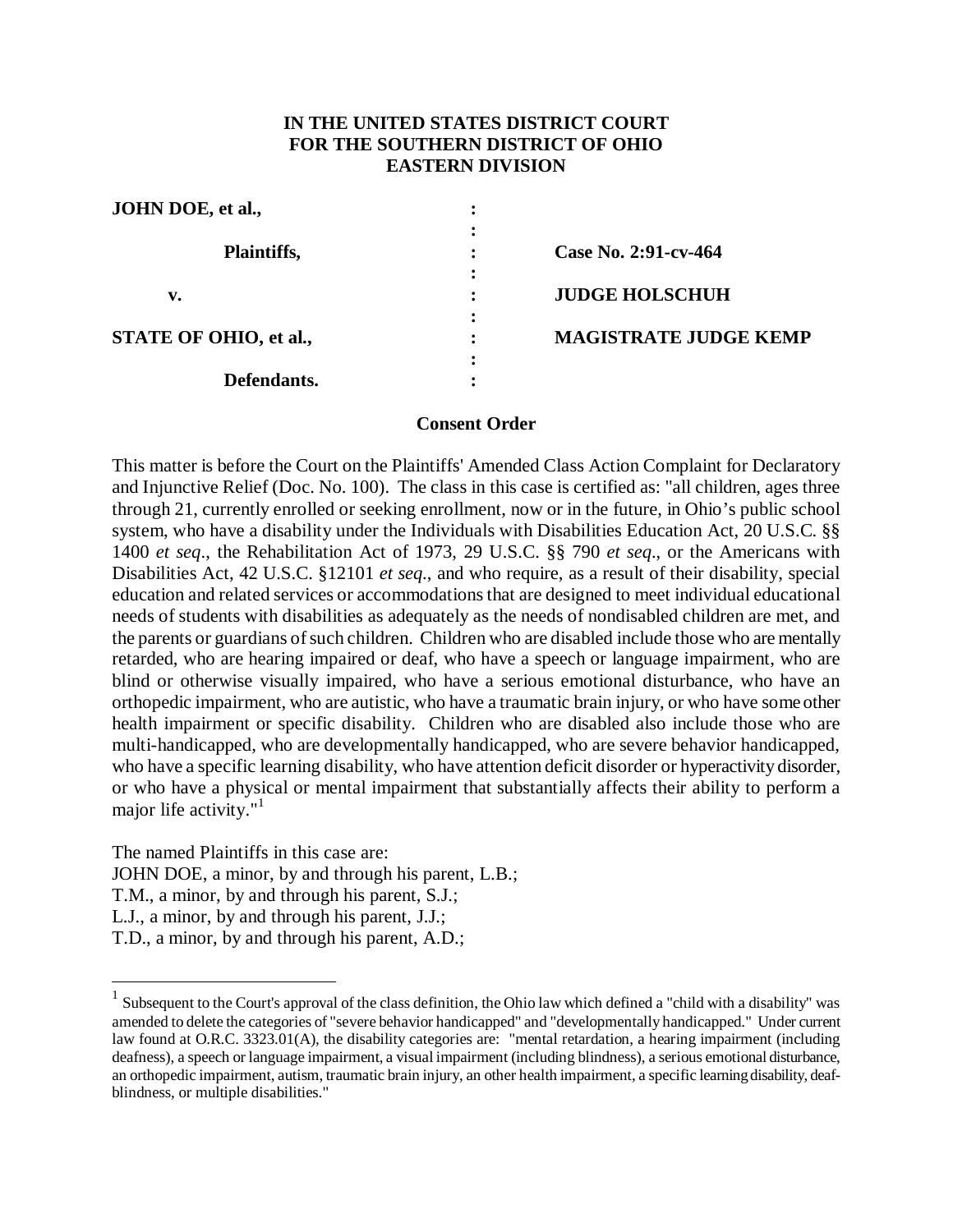L.A., a minor, by and through his parent, E.A.;

B.M., a minor, by and through his parent, D.M.;

S.W., a minor, by and through his parent, C.S.; and

M.G., a minor, by and through his parent, J.G.

The named Defendants in this case are: State Of Ohio; Ted Strickland, In His Official Capacity As Governor of the State of Ohio; The Ohio Schools Facilities Commission; Deborah Delisle, In Her Official Capacity as the State Superintendent of Public Instruction; The Ohio State Board of Education; The Ohio Department of Education; The Office for Exceptional Children, Ohio Department of Education; and The Office for Early Learning and School Readiness, Ohio Department of Education.

The Court takes notice that the Plaintiffs and the Defendants have reached a partial settlement of claims in the Plaintiffs' Amended Complaint, specifically, those that are based on the allegations made in part (1) only of paragraph 175 (b) and paragraphs 234-236, 239-240, 351-365, 368-376, 378-385, 389, 390-392 and 395.

## **Principles**

Defendant State of Ohio is responsible for ensuring the delivery of a free appropriate public education (FAPE) for all eligible children ages three through twenty-one in the least restrictive environment (LRE) according to the Individuals with Disabilities Education Act (IDEA), 20 U.S.C. §1400 *et seq*. and Ohio Revised Code (ORC) Chapter 3323.

A free, appropriate public education must be provided in the least restrictive environment, individually tailored to meet the unique needs of each child with a disability and documented in each child's written Individualized Education Program (IEP).

Defendants Ohio Department of Education (ODE), the Office for Exceptional Children (OEC), and the Office for Early Learning and School Readiness (OELSR) are ultimately responsible for ensuring that each educational agency in the State is in compliance with the IEP requirements and the other provisions of the IDEA. If the local educational agency is unwilling or unable to comply with the IDEA, ODE must provide or arrange for the provision of services directly to the student.

The State's general supervision responsibility under the IDEA requires that the State have policies and procedures in place to effectively identify and correct Ohio's educational agencies' noncompliance with the IDEA and state special education statutes and rules in a timely fashion.

The IDEA requires state education agencies to monitor and enforce compliance of local public agencies with federal and state special education laws. State education agencies are also required under IDEA to operate an effective complaint system to respond to allegations of violations of IDEA committed by local educational agencies (LEAs).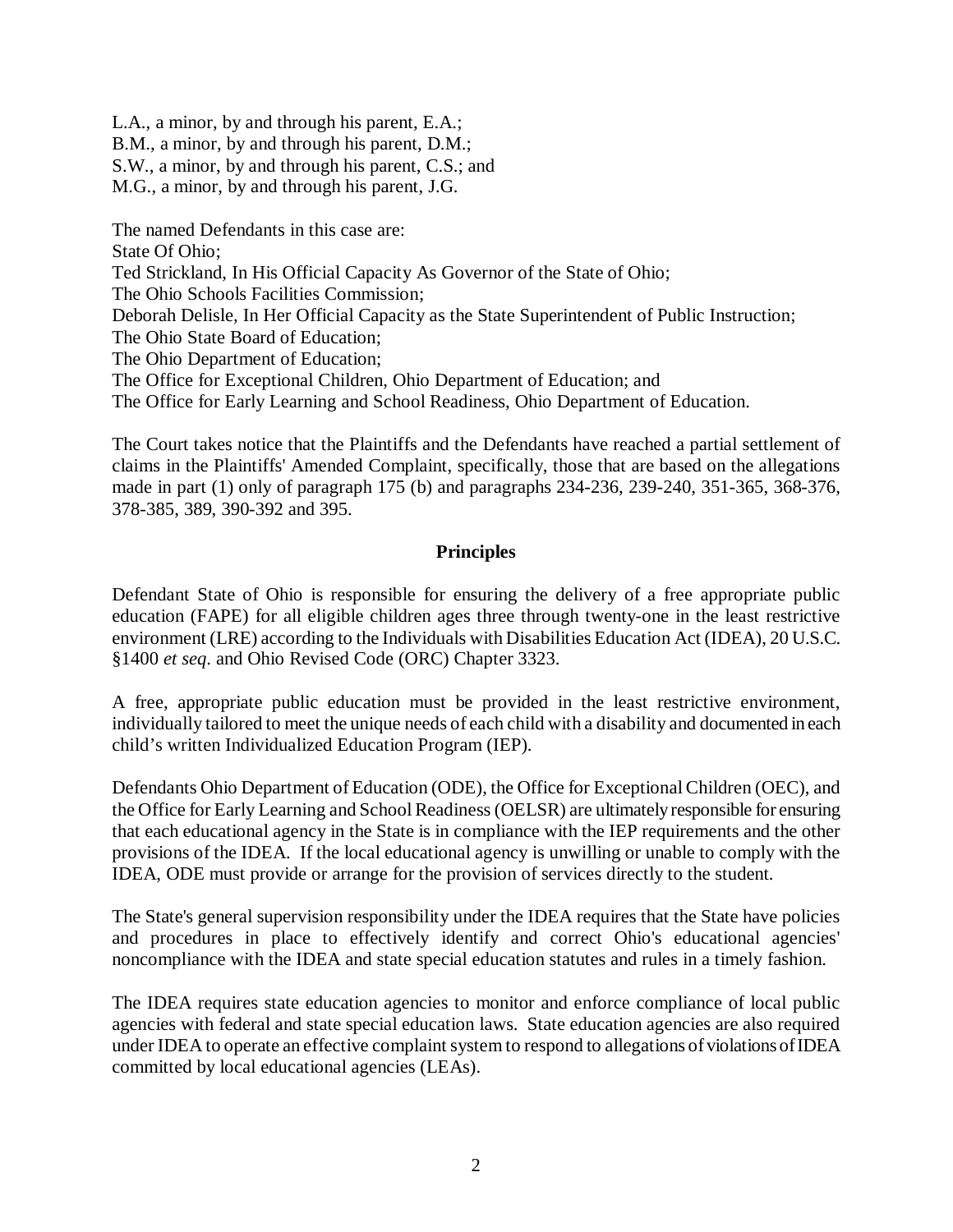## **Terms of the Agreement**

## FOR GOOD CAUSE SHOWN, THE COURT ORDERS THE FOLLOWING:

### **I. Monitoring.**

(A) Public involvement/public access to information.

The Ohio Department of Education's IDEA monitoring system shall involve and actively seek participation from people who have a stake in results for children/students and compliance with legal and regulatory requirements. This includes, at a minimum, parents, students and advocacy organizations. In order to do so, ODE:

- 1. Shall prospectively publish and make available on its website the LEAs that will be the subject of IDEA monitoring in a given fiscal year.
- 2. Shall publish and shall make available on its website information on each LEA's performance on the indicators of the State Performance Plan that apply to LEAs, including all compliance indicators. Separately, ODE will publicly rate each LEA's performance through its LEA determination process, which includes all compliance indicators for LEAs, according to the following categories created by Office of Special Education Programs ("OSEP"):
	- a. Meets Requirements;
	- b. Needs Assistance;
	- c. Needs Intervention; and
	- d. Needs Substantial Intervention.
- 3. Shall post on its website before the beginning of any on-site IDEA monitoring a notice of when a LEA will be subject to the monitoring and the times and locations ofthe initial information session of the IDEA monitoring process, as well asthe time and place of the meeting described in paragraph I(A)(4) below.
- 4. Shall hold an open meeting within the district during the LEA's IDEA monitoring process where any person can present mattersrelevant to the LEA's compliancewith Federal and Ohio laws concerning special education. Such persons may also present such matters in writing submitted to ODE at or by the time of this meeting, and within thirty (30) days after the meeting. ODE will consider those matters in its monitoring. ODE is not required to specifically address any such matters in the written product resulting from the monitoring unless such matters require corrective action. At that meeting ODE will advise parents about the existence of and place of availability of the formal complaint process, and that their submission of comments does not constitute a formal complaint.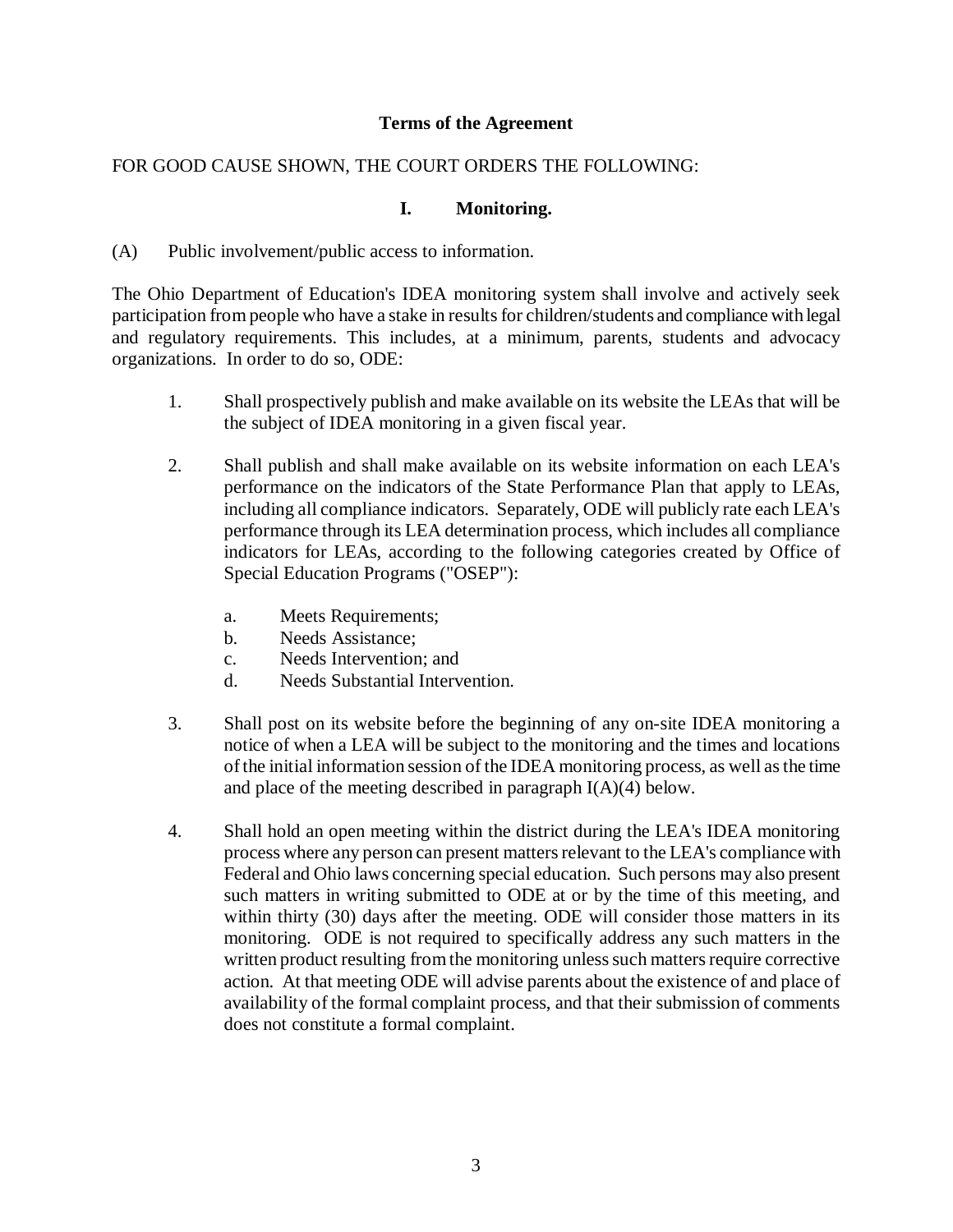ODE shall require that:

- a. The LEA send letters to the parents/guardians of all children with disabilities advising them of the time and place of the meeting, offering to hold private meetings with ODE about their child's services and needs and advising them of the availability of "Whose IDEA Is This?" and
- b. The LEA make copies of "Whose IDEA Is This?" available at the meeting.
- 5. Shall allow any interested person accessto all documentsinvolved in the monitoring process, including district policies and aggregated information that are available to the public in light of the Family Educational Rights and Privacy Act (FERPA) and parallel provisions of Ohio law.
- (B) Consideration of complaint and due process matters.

ODE's IDEA monitoring system shall ensure that LEAs remedy violations of procedural or other requirements/entitlements specific to a child, regardless of the source of the information. Monitoring will include review of complaints and due process requests to inform the monitoring process and selection of LEAs for review. ODE is required to specifically address any such matters in the written product resulting from the monitoring where matters require corrective action, but LEA noncompliance regarding an individual student will be addressed in separate correspondence to the LEA and the parent/guardian of the student rather than documents released to the public, and a corrective action plan will be developed and implemented by the LEA.

(C) Districts in fiscal or academic watch/emergency.

ODE will annually review every district in academic or fiscal watch or emergency for possible IDEA monitoring of its compliance with state and federal special education laws. Any such district that appears to be out of substantial compliance with those laws will be scheduled for IDEA monitoring according to ODE's overall system for prioritizing IDEA monitoring. This review may be done by the examination of data, rather than by on site visits, although IDEA monitoring will take its usual form if it is conducted. Regardless of the specific level of non-compliance, if ODE finds noncompliance in the district, it will notify the district in writing of the non-compliance, and of the requirement that the non-compliance be corrected assoon as possible, and in no case more than one year after ODE's identification (the date of written notification to the district) of the non-compliance.

"Out of substantial compliance" means:

- 1. non-compliance that is extensive and not found in only a small percentage of files;
- 2. non-compliance that shows a denial of a basic right under the IDEA (e.g., an extended delay in initial evaluation beyond applicable timelineswith a corresponding delay in the child's receipt of FAPE, or a failure to provide any services in accordance with the IEP); or,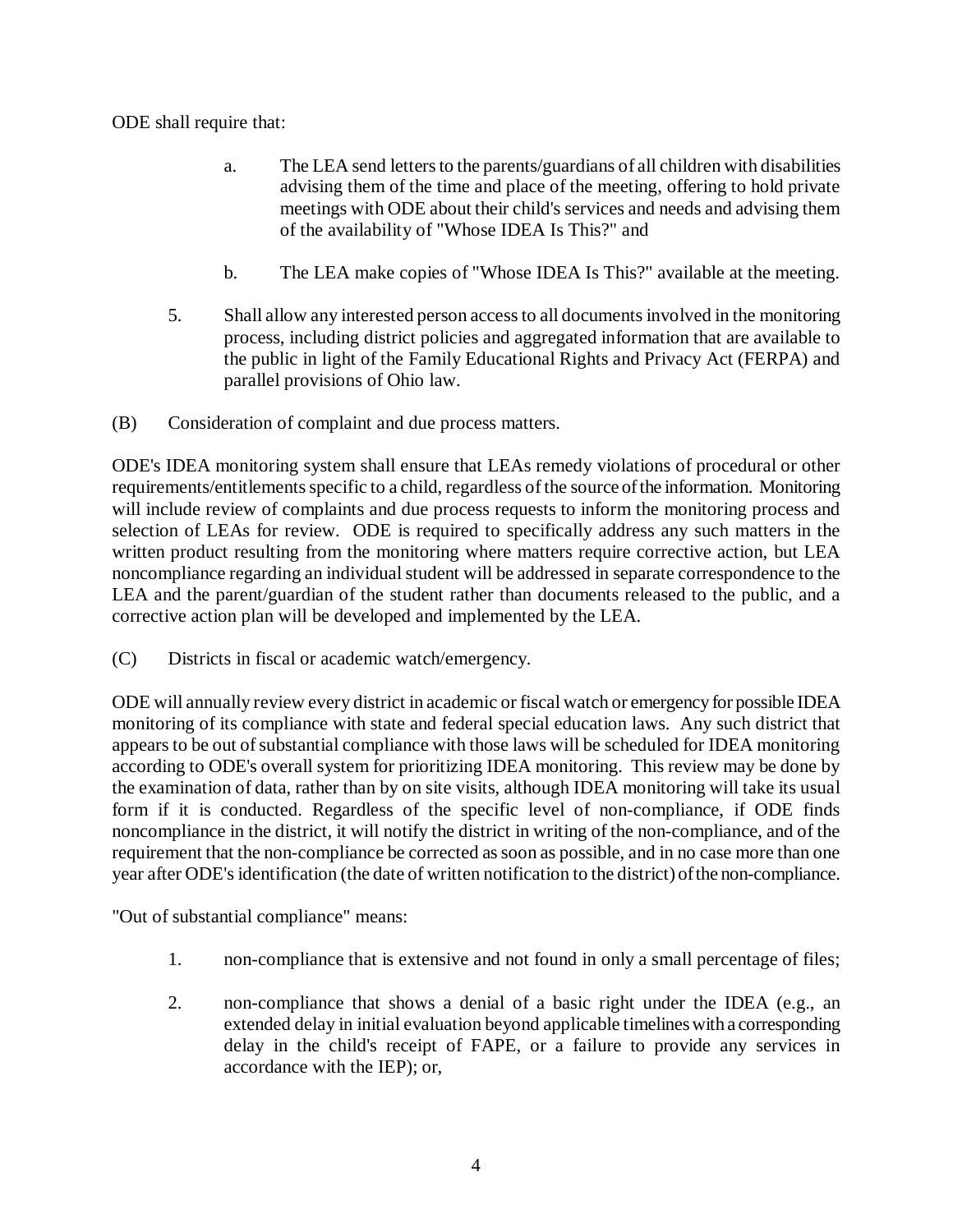3. a long-standing failure to meet IDEA requirements and not an isolated incident.

The IDEA monitoring conducted pursuant to this subsection  $[I(C)]$  may be coordinated with other ODE monitoring.

- (D) Waivers.
	- 1. ODE shall not grant waivers of the standards provided under IDEA, ORC Chapter 3323 or Ohio Administrative Code (OAC) 3301-51 to public agencies if the result is the denial of FAPE to children with disabilities.
	- 2. ODE shall conduct an inquiry whenever any public agency requests a waiver of special education standards to guarantee that prospective waiver recipients are not violating the rights of students with disabilities under the IDEA, ORC 3323 or OAC 3301-51. This inquiry shall include, but not be limited to:
		- a. supporting documentation to show that the public agency has made adequate attempts to prevent the need for a waiver;
		- b. supporting documentation to show that the public agency has a viable and expeditious plan for rectifying the situation giving rise to the need for a waiver;
		- c. on-site visits to inspect the appropriateness of services or facilities when ODE deems appropriate; and
		- d. review of IEPs and other documentation of delivery of services when appropriate to ensure that a waiver that has been granted by ODE has not impacted the receipt of FAPE.
	- 3. ODE will post waiver applications and ODE's approvals and denials on its website. This web page will contain a notice that FAPE can not be denied due to the provision of a waiver and will include a link to "Whose IDEA Is This?" It will also include contact information for the Ohio Legal Rights Service (OLRS) and other low-cost sources of legal assistance.
	- 4. ODE shall require that each public agency seeking a waiver provide notice of the waiver request to the parents of each child affected by the proposed waiver at the same time the request is submitted to ODE. The notice shall include the following:
		- a. a statement that FAPE cannot be denied due to the operation of the waiver;
		- b. notice of how and when parents may present any concerns that they have about the proposed waiver to the public agency and ODE;
		- c. notice that the public agency seeking the waiver will provide them with a copy of "Whose IDEA Is This?" upon request;
		- d. contact information for the person within the public agency to whom parents' concerns should be directed; and
		- e. notice of the web page link to the information contained in paragraph 3, above.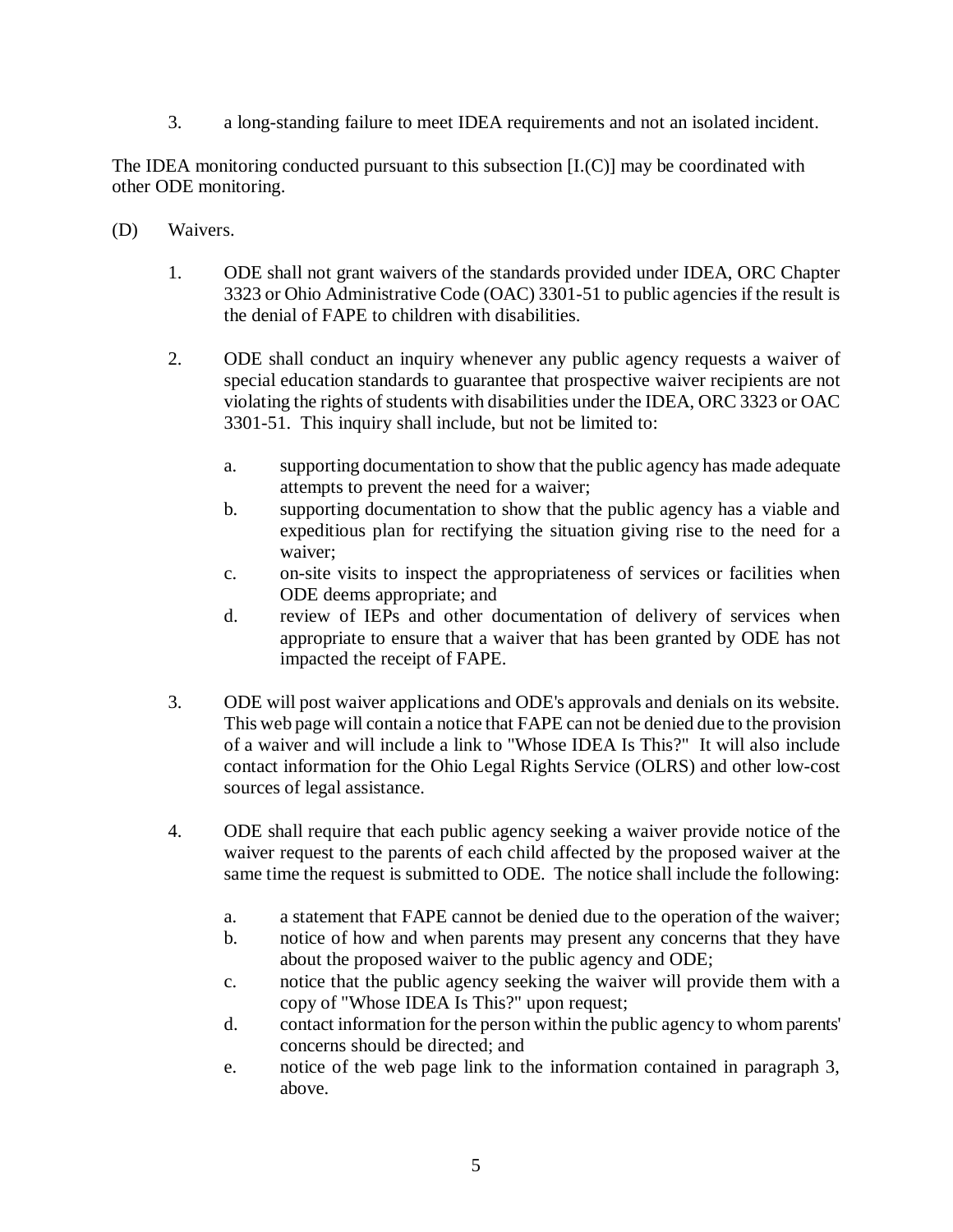- 5. If, during the course of the inquiry, ODE learns that any student's IEP will not be implemented or any student will otherwise be denied FAPE as a result ofthe waiver, the waiver shall not be approved, or if previously approved, it may be revoked, and ODE shall require that the agency devise an alternative and acceptable plan for services, including a reasonable timeline for implementation of the plan.
- 6. If ODE determines that any student's IEP will not be implemented or any student will otherwise be denied FAPE as a result of the waiver, ODE will take corrective action to ensure compliance with the IDEA and state special education standards. Such corrective action may include targeting resourcesto the public agencyor withholding and reallocating state and federal Title VI, Part B funds (VIB funds), to ensure the delivery of FAPE to the child or to all children with disabilities.
- (E) This Consent Order does not resolve and plaintiffs and plaintiff class specifically do not waive any allegations and claims they may have regarding Defendants' responsibilities for monitoring and enforcing the allocation for and expenditure of funds for special education and related services to plaintiffs and the plaintiff class.
- (F) Corrective Action.
	- 1. ODE shall require a corrective action plan when deficiencies are found in a LEA as a result of state or federal monitoring activities. Correction of all deficiencies shall occur not later than one (1) calendar year from the date of the issuance of the letter of findings. Improvement plans must include measurable and rigorous targets to respond to each issue raised by the report. A deficiency occurs where a LEA has failed to meet federal standards under IDEA, or state special education standards under the ORC, and/or the OAC, including the delivery of FAPE in the LRE.
	- 2. ODE will implement a system of progressive sanctions for non-compliance attached hereto as Exhibit A. Components of the system of progressive sanctions shall include, as appropriate to the type of non-compliance involved:
		- a. Educational records review to address systemic issues discovered during a complaint investigation or during monitoring;
		- b. Professional development and technical assistance for district personnel, complete with records of these activities and documentation that district practices have been corrected;
		- c. Fiscal records review; and
		- d. Recovery of funds by ODE to address misappropriation of either state or federal funds.

The parties understand that not all sanctions will be imposed in every corrective action. Should a district or other provider fail to meet the timeline in the corrective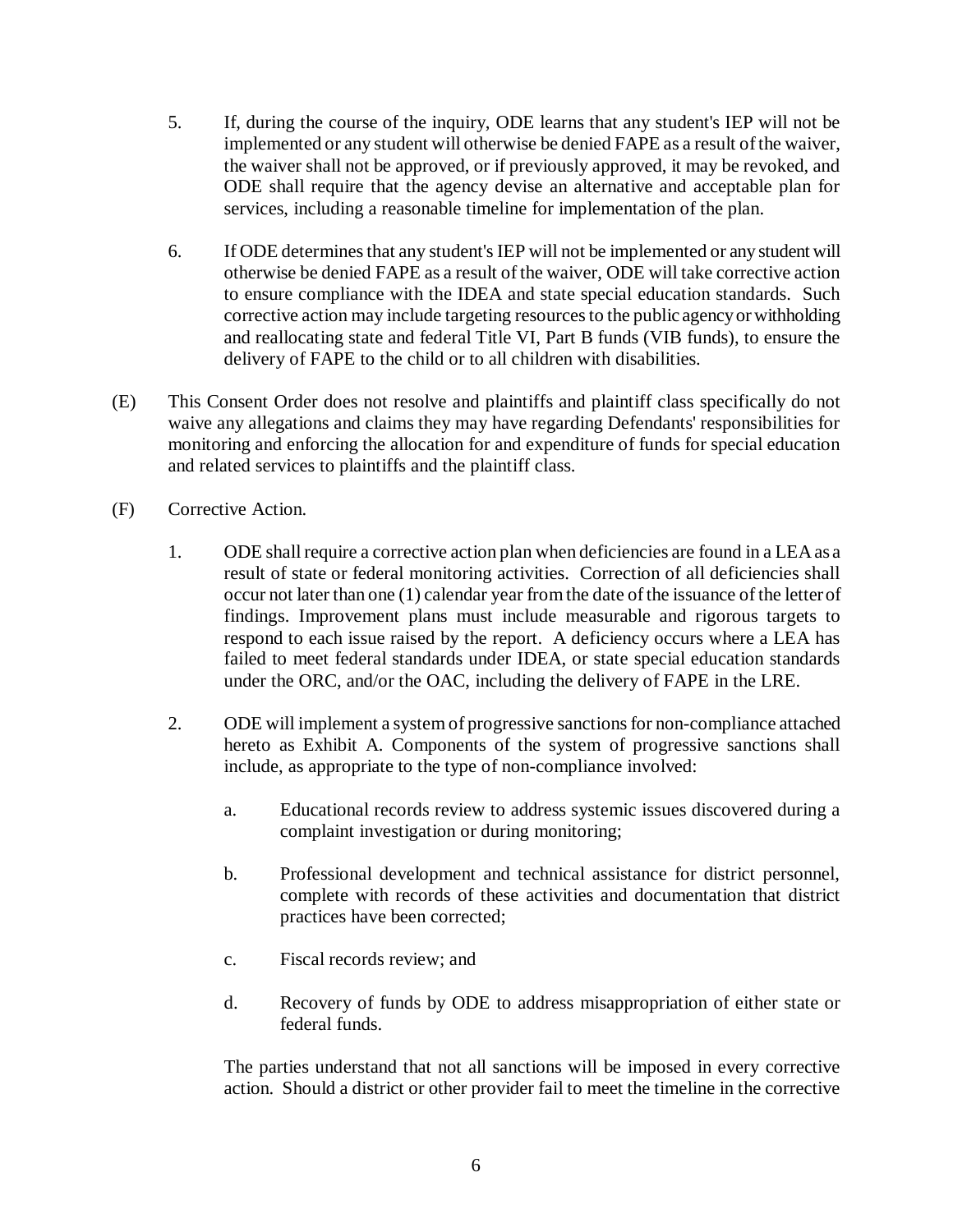action plans, ODE/OEC may delay and ultimately move to withhold applicable state and/or federal funds.

- 3. If during its monitoring process ODE encounters any child-specific non-compliance impacting FAPE, ODE will require that the child's LEA reconvene the IEP team within a defined amount of days not to exceed fifteen (15) school days, to address the specific non-compliance. This deadline can be extended if requested by the parents/guardians. ODE shall provide information about the area of non-compliance to the parent of the affected child prior to the IEP meeting such that the parent is sufficiently notified of the non-compliance. The public agency will report results of the IEP team meeting back to ODE within ten (10) calendar days.
- (G) Training.

ODE monitoring staff shall be adequately and routinely trained in the legal requirements of federal and state special education laws, research-based educational practices to improve results for children, and the provisions of this agreement related to compliance. At least annually, ODE shall invite OLRS and the Ohio Coalition for the Education of Children with Disabilities (OCECD) to be involved in the development of the curriculum for that training.

# **II. Complaints.**

ODE shall enforce compliance with the decisions rendered in complaint proceedings through the progressive sanctions system discussed in paragraph I (F)(2) above.

- (A) Openness, accessibility, and investigations.
	- 1. When investigating a complaint, ODE will obtain relevant information needed to make an independent determination as to whether the public agency is violating a requirement of Part B of the IDEA, Part 300 of the federal regulations or provisions of ORC Chapter 3323 and OAC 3301-51.
	- 2. ODE shall investigate all matters properly raised via the complaint process. Investigation of a complaint means, at a minimum, interviewing the complaining party, a representative of the public agency, the parent or student if not the complaining party, and any other relevant witnesses, and reviewing documents provided by any of these individuals. Interview means at a minimum speaking with the person by telephone.
	- 3. When relevant to determining issues raised in the complaint, ODE will conduct an onsite investigation of facilities, equipment, supplies and other resources.
	- 4. ODE shall ensure that its staff has sufficient knowledge and training and has access to qualified consultants to enable ODE to make appropriate and independent determinations about the identification, evaluation, educational placement, or the delivery of FAPE to the child or children served by the public entity.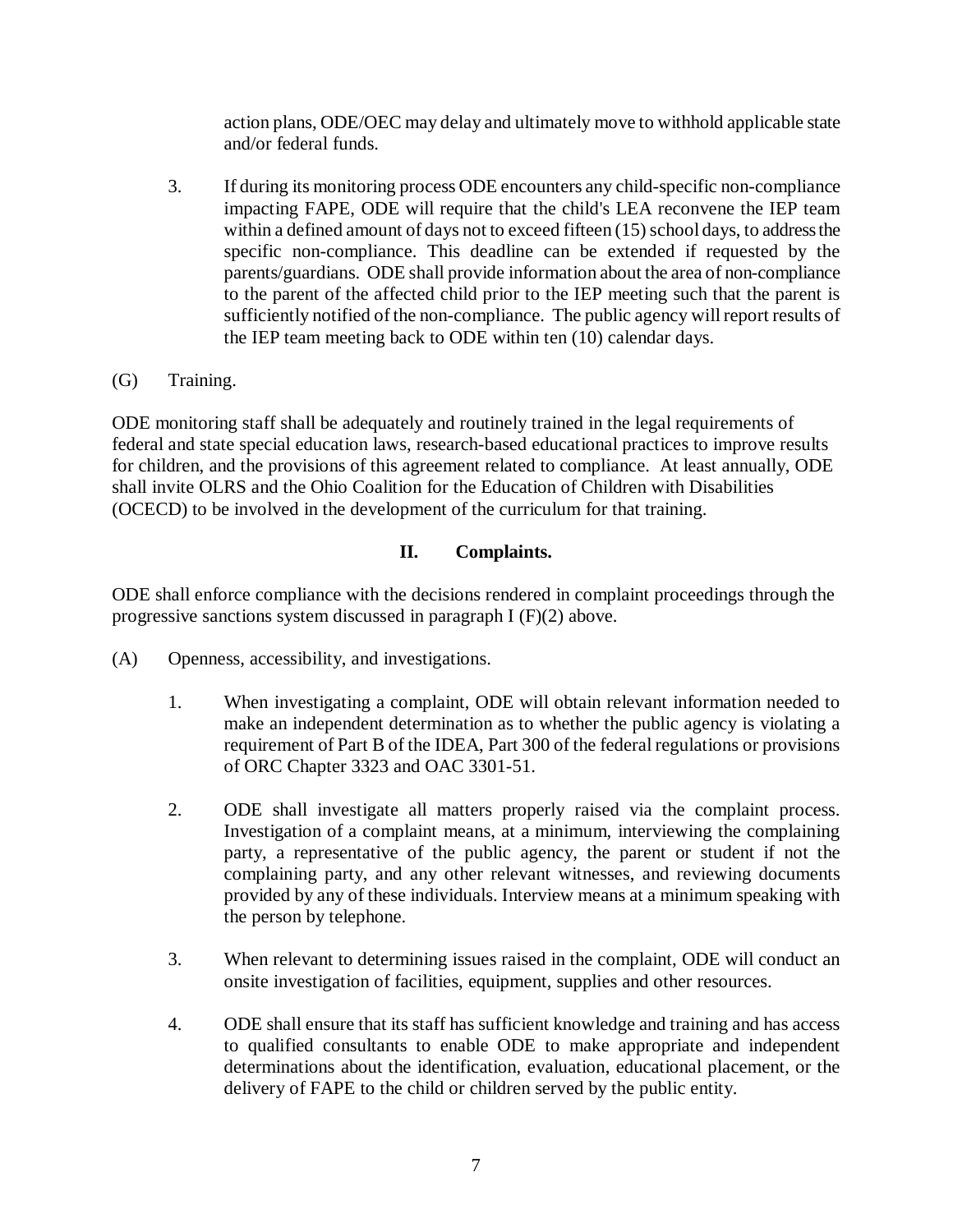- 5. Complainants who request assistance in making a sufficient complaint, including assistance to parents with disabilities and parents who are not English proficient, will be provided notice of resources to assist parents without counsel in completing complaints and in correcting deficiencies in meeting complaint requirements, including, but not limited to the identity and contact information of OLRS and OCECD.
- 6. When a complaint or a portion of a complaint is dismissed as deficient, ODE shall provide notice to the complainant that sets forth:
	- a. The reasons for the determination of insufficiency;
	- b. A statement that the complaint can not go forward on items that are insufficient until a complaint is filed that meets the requirements of Part 34, Section 300.153(b) of the Code of Federal Regulations (CFR);
	- c. A statement that the complaint (or the portion of the complaint that is insufficient) may be re-filed within one year of the occurrence of the event that is the subject of the complaint; and
	- d. A notice of resources to assist parents who are not represented by counsel in completing complaints and in correcting deficiencies included in the determination of insufficiency including, but not limited to the contact information for OLRS and OCECD.
- 7. ODE will not find a complaint insufficient for minor errors or omissions. When some complaint issues are insufficient, ODE will proceed with the portions of the complaint that are sufficient. Whenever ODE dismisses a complaint or a portionofa complaint as insufficient, it shall provide the complaining party with a copy of the Order in this case and with the notice described in paragraph 6, above.
- 8. ODE shall ensure immediately that when a complainant files a complaint, ODE provides specific notice of procedures for requesting mediation, and availability of mediation regardless of whether or not a complaint is dismissed for insufficiency.
- 9. ODE shall ensure that the written materials that ODE provides to parents explaining complaint procedures and requirementsforsufficient complaints are reviewed so that they are clear and comprehensible to unrepresented parents and the general public. Such written materials shall be prepared in consultation with a communication professional and public notice and opportunity for public comment will be provided.
- 10. ODE shall ensure that its complaint form contains sufficient space on the form for explaining and facilitating the fulfillment of the requirements of 34 CFR 300.153(b).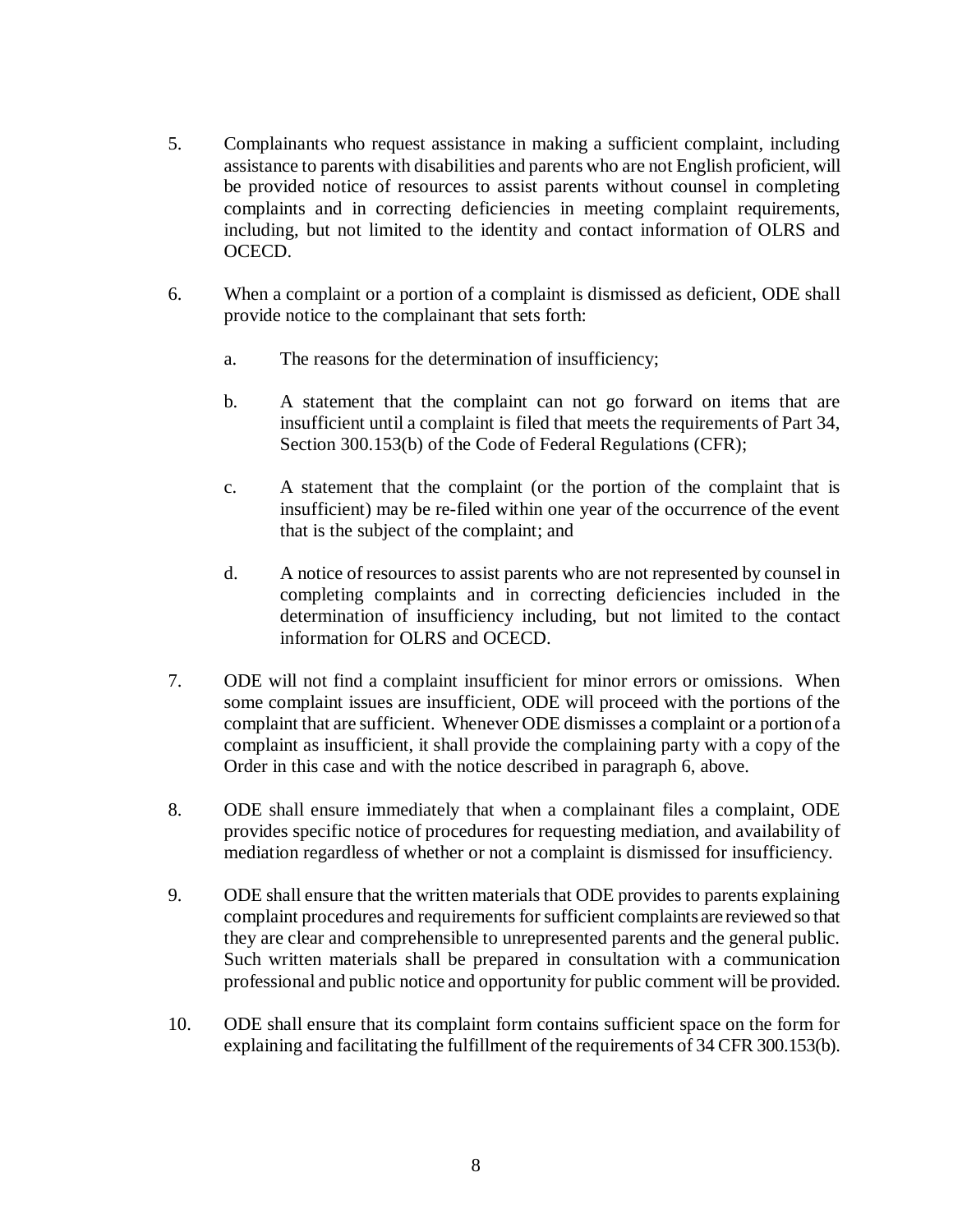- 11. ODE shall ensure that when a parent calls ODE with questions about what must be in a complaint the parent's questions are answered by an ODE employee qualified to address the issues.
- 12. Subject to FERPA and Ohio public records law, the ODE complaint process shall be open and accessible to parents, students, and other interested parties, and provide for meaningful investigation and resolution of complaints. ODE will post publiclyon its website copies of all letters of findings and corrective action plans with personally identifying information about the student redacted. However, the name of the public agency that is the subject of the complaint will not be redacted. All such documents shall be posted not later than ninety (90) days after the date of the issuance of those documents. Subject to FERPA and Ohio's Public Records Act, upon receipt of a public records request, ODE will provide the person with a redacted copy of the requested complaint within thirty (30) days of the request.
- (B) Matters properly raised via the complaint process.
	- 1. ODE's complaint system willresolve complaints challenging the appropriateness ofa child's educational program, services or the delivery of FAPE. ODE will determine not only whether the public agency has followed the required procedures, but also whether the public agency has reached a decision that is consistent with Part B of the IDEA in light of the individual child's abilities and needs. In performing that task ODE will act consistent with 71 Federal Register 46601 (August 14, 2006).
	- 2. The complaint system shall also resolve complaints alleging a public agency's failure to implement a due process hearing or state level review decision.
	- 3. Complaints alleging injuries to the child or the use of restraints or seclusion shall not be deemed insufficient on the face of the complaint if they are framed within the context of IDEA. Such matters include:
		- a. a pattern of challenging behaviors that are related to the child's disability;
		- b. whether the child has had or should have had a functional behavioral assessment (FBA) and a positive behavior intervention plan (PBIP);
		- c. whether the FBA and PBIP are appropriate;
		- d. whether the child's behavior and interventions are addressed or should have been addressed in the IEP; and
		- e. whether staff has been sufficiently trained in de-escalation and restraint techniques.
	- 4. ODE will review evaluation data in the child's record, and any additional information provided to ODE by the parties to the complaint in order to resolve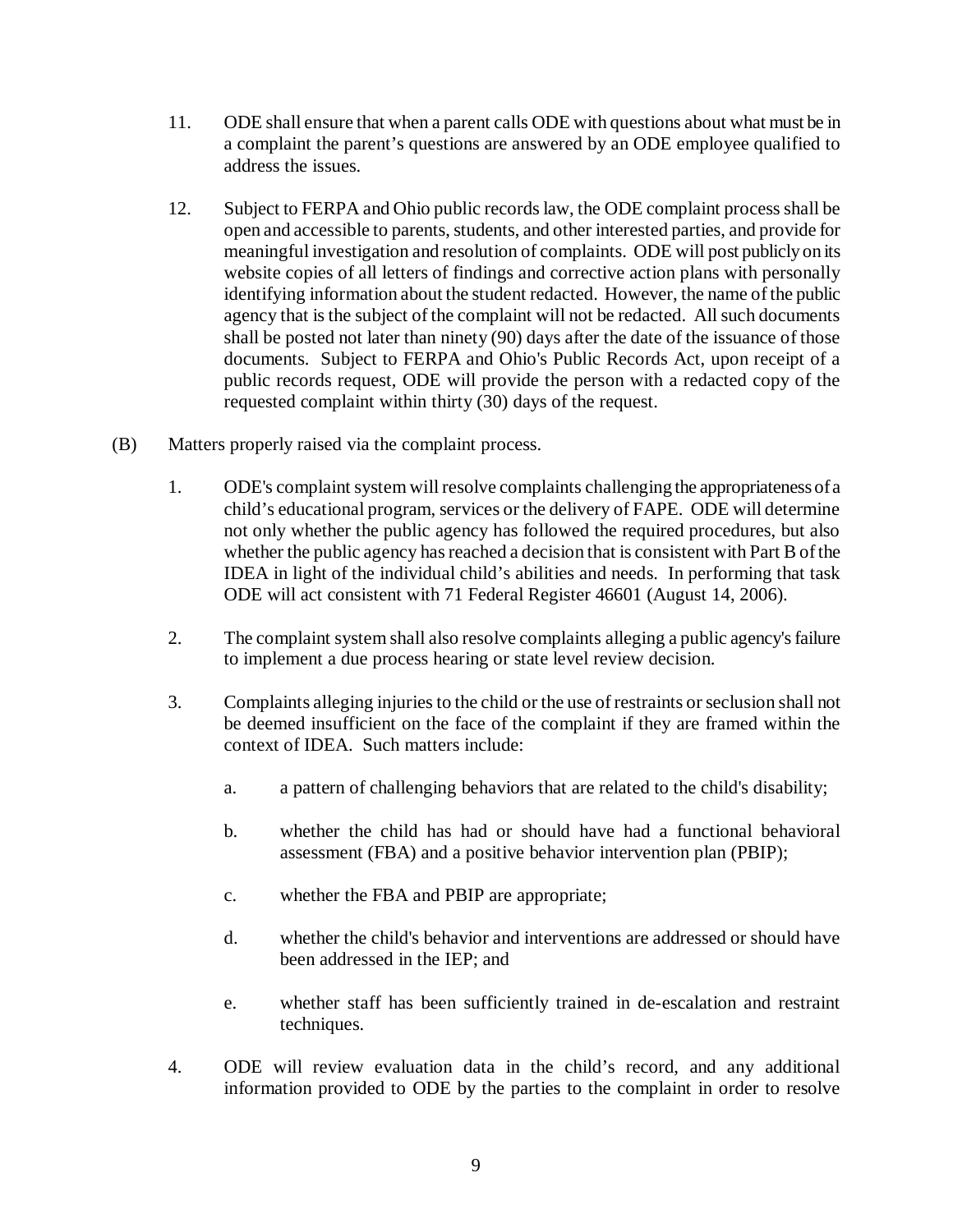complaints challenging the appropriateness of a child's educational program or services or the delivery of FAPE, so long as the information is provided within the complaint timelines set out in the letter of allegations.

- (C) Continuances in the complaint process.
	- 1. The parties recognize the importance of timely complaint decisions and corrective action so that children with disabilities whose rights under IDEA have been violated are afforded a remedy as soon as practicable. To this end, ODE will issue a letter of findings (LOF) within sixty (60) days of the filing of the complaint with extensions granted only when exceptional circumstances regarding a specific complaint exist. Exceptional circumstances will be narrowly defined. A request froma public agency for more time in the absence of exceptional circumstances shall not be granted by ODE. A public agency's problems communicating with its counsel or staff do not constitute exceptional circumstances. Examples of such exceptional circumstances include:
		- a. The complaint investigation is held in abeyance because there is a due process hearing on the same issue; and
		- b. The occurrence of natural disasters that affect the public agency's ability to respond to the issues in the complaint.

Exceptional circumstances do not include instances where the school is on summer vacation where the child could be denied a FAPE and/or extended school year ("ESY") services are at issue. In all other cases, ODE will make a case by case determination whether the specific circumstances resulting from summer vacation are exceptional and the letter extending the time shall explain the basis for the conclusion that the exceptional circumstances warrant the extension and the extension shall be for the minimum amount of time reasonably necessary to complete ODE's investigation of the complaint allegations.

- 2. ODE will send a letter informing the parties of an extension of the sixty (60) day time limit for exceptional circumstances which includes the basis for the extension. The timeline will be extended for the minimum time necessary to overcome the exceptional circumstance.
- 3. Mediation will not change the deadline for ODE to resolve complaints unless both parties agree to change the deadline. When ODE receives a request for an extension of the deadline for resolving a complaint based on mediation, it will ask the other party if it agrees to the proposed extension. If both parties agree, ODE will set new dates for the provision of documentation and the letter of findings ("LOF"). If the parties withdraw from mediation, the LOF will issue within 30 days from the notice of withdrawal unlessthe complaint involves unique complexity orscheduling issues. In no event shall the LOF be delayed beyond 60 days from the notice of withdrawal.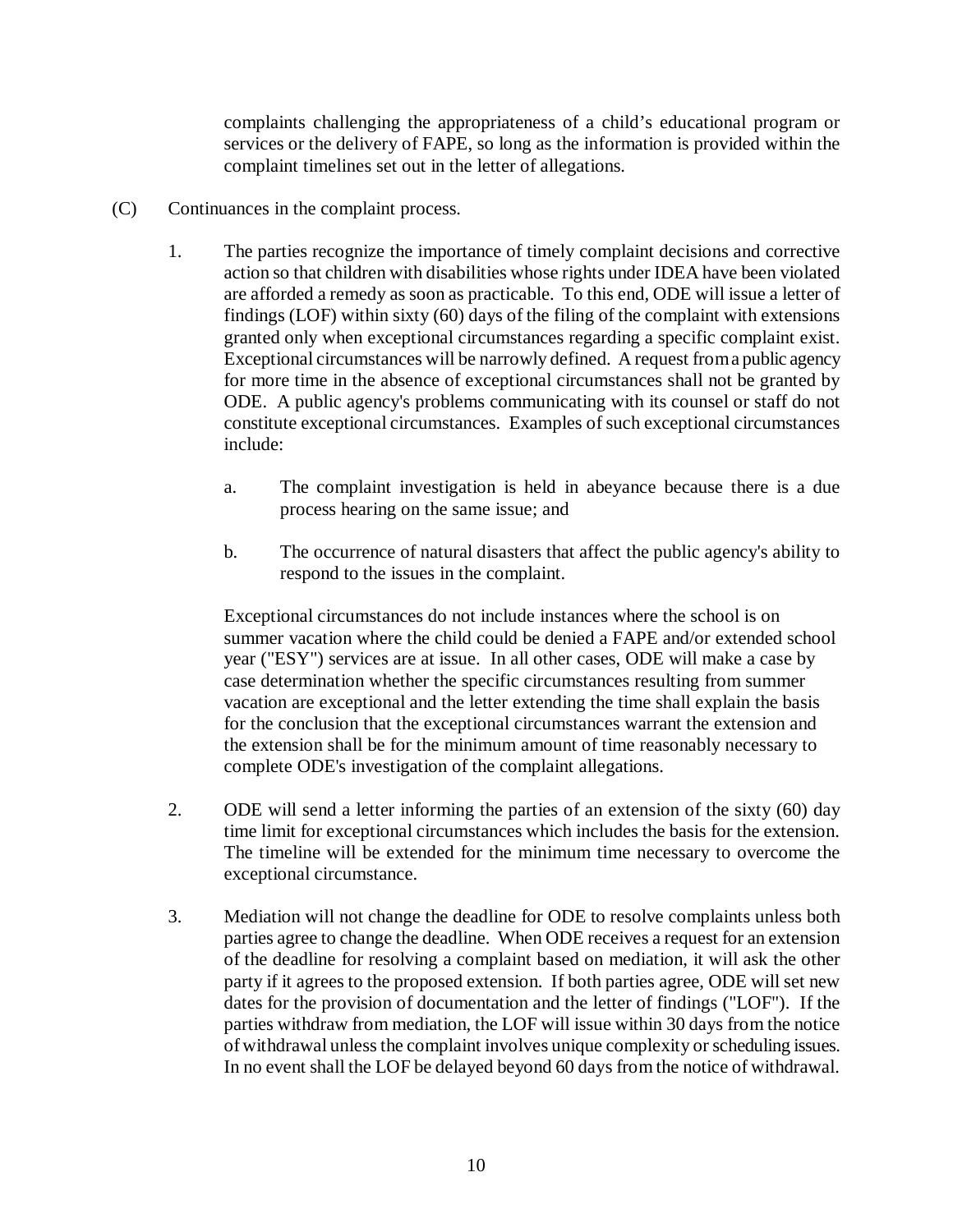- (D) Enforcement of complaint decisions.
	- 1. The LOF will individually address each allegation contained in the complaint. ODE will ensure that the public agency effectively and timely implements a corrective action plan that addresses each violation. In cases involving complex resolutions and systemic issues, ODE shall require periodic progress reports indicating the status of the public agency's efforts to achieve compliance.
	- 2. ODE, through its general supervisory authority under IDEA, Part B, will provide remedies for denial of appropriate services which shall include corrective action appropriate to address the individual needs of the child, including compensatory services or monetary reimbursement and appropriate future provision of services for all children with disabilities within the public agency that is the subject of the complaint.
	- 3. ODE shall adopt procedures for the effective implementation of ODE's final decisions. These procedures shall include: technical assistance activities, negotiations and progressive sanctions, as appropriate.
	- 4. Corrective actions shall be completed within one (1) year of the LOF, except in the case of exceptional circumstances. Even if complete compliance will not be achieved within the one (1) year timeline, children with disabilities will not be subjected to a failure to confer FAPE and will be provided with alternative arrangements for service delivery until full compliance is achieved.
	- 5. If the public agency fails to implement the corrective action plan within the time provided by the plan of correction, or if ODE otherwise determines that the public agency is unable or unwilling to comply with the letter of findings, ODE shall take corrective action to ensure compliance, including but not limited to targeting resourcesto the public agency or withholding and reallocating state and federal VIB funds, to ensure provision of necessary services to the child or to all children with disabilities.

## **III. Resolution of Plaintiffs' Claims.**

Except as provided in this paragraph, this Consent Order fully resolves all claims based on the matters alleged in part (1) only of paragraph 175 (b) and paragraphs 234-236, 239-240, 351-365, 368-376, 378-385, 389, 390-392 and 395 of Plaintiffs' "Amended Class Action Complaint for Declaratory and Injunctive Relief," filed July 29, 2005, Doc. Nos. 100 and 101 in existence at the date that this Consent Order is approved by the district court pursuant to Fed. R. Civ. P. 23 ("the Settled Claims"). The Settled Claims will be deemed to have been dismissed, with prejudice, upon the District Court's approval of this Consent Order. This Consent Order does not resolve and Plaintiffs and Plaintiff class specifically do not waive any allegations and claims they may have regarding Defendants' responsibilities for monitoring and enforcing the allocation for and expenditure of funds for special education and related services to plaintiffs and the Plaintiff class. Plaintiffs do not waive any claims relating to the funding of special education, including those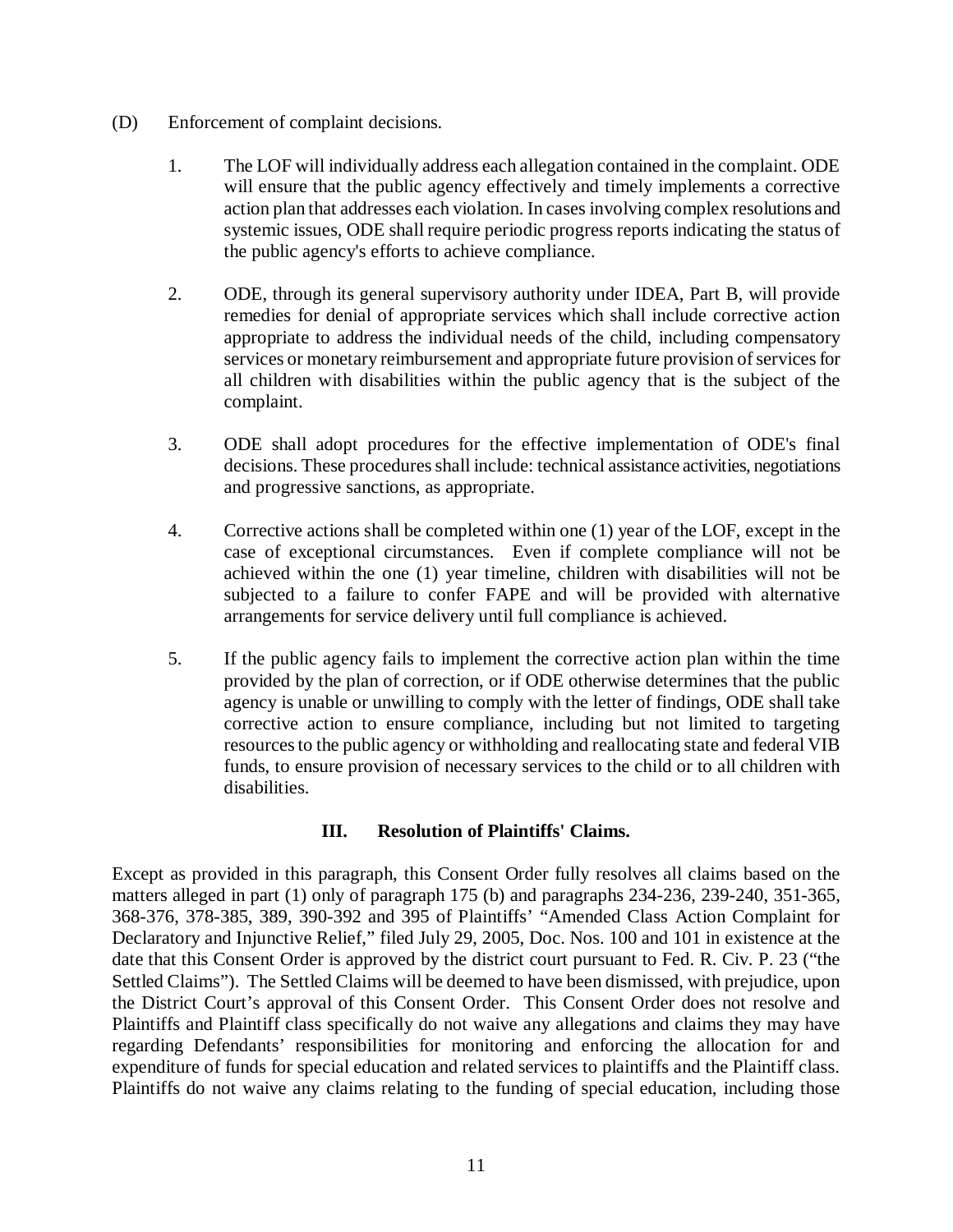portions of claim paragraph 389 that implicate these issues. Plaintiffs do not waive any claims to attorneys' fees and costs. The parties agree that, as a result of this Consent Order, plaintiffs are prevailing parties and are entitled to their attorneys' fees and costsin an amount to be determined by the parties' agreement no later than 60 days after final approval of the Consent Order. If the parties cannot agree on the amount of fees, the parties shall submit the issue to the Court.

## **IV. Applicability and Enforcement.**

- (A) The parties recognize that this agreement must be approved pursuant to Fed. R. Civ. P. 23. The effective date of this Consent Order shall be the date on which this Court enters its Judgment and Order approving the Consent Order pursuant to Fed. R. Civ. P. 23.
- (B) This Court shall retain jurisdiction over this matter for the purpose of enforcement of this Consent Order. Jurisdiction shall terminate 2 years after the entry of this order.
- (C) Thissettlement agreement isreached in order to resolve certain portions of Plaintiffs' claims and is not an admission of any wrongdoing or violation of law by any Defendant. By entering into this agreement, Defendants do not waive any defense raised or available to them, including but not limited to those raised in their motion for dismissal or summary judgment (Doc. Nos. 109 and 110). However, Defendants' obligations under this agreement shall continue even if they prevail on any of those defenses.
- (D) If at any time Plaintiffs believe that the Defendants have violated or otherwise not fulfilled any provision of this agreement, the Plaintiffs shall request a meeting with Defendants to discuss the matters. Plaintiffs shall request the meeting in writing and shall identify the issues to be discussed. Within a reasonable time thereafter, but in no case later than thirty (30) days, the parties shall meet and negotiate to attempt to resolve, in good faith, any such dispute. Plaintiffs may file a motion for contempt or other enforcement action only after such negotiation and failure to reach a resolution.
- (E) Any party seeking relief or modification of this Consent Order as justice requires, pursuant to Fed. R. Civ. P. 60(b), shall first notify all other parties of their intent to do so, and the parties shall negotiate for a period not to exceed sixty (60) days.
- (F) The terms of this Consent Order apply to the parties' agents, successors and assigns.
- (G) During the effective date of this Consent Order, ODE shall post a link to a copy of this order on the front page of the OEC's website.
- (H) Authority to Settle.

All parties represent and warrant that:

1. they have the power, right, and authority to enter into this Consent Order and to perform all obligations contained in this order;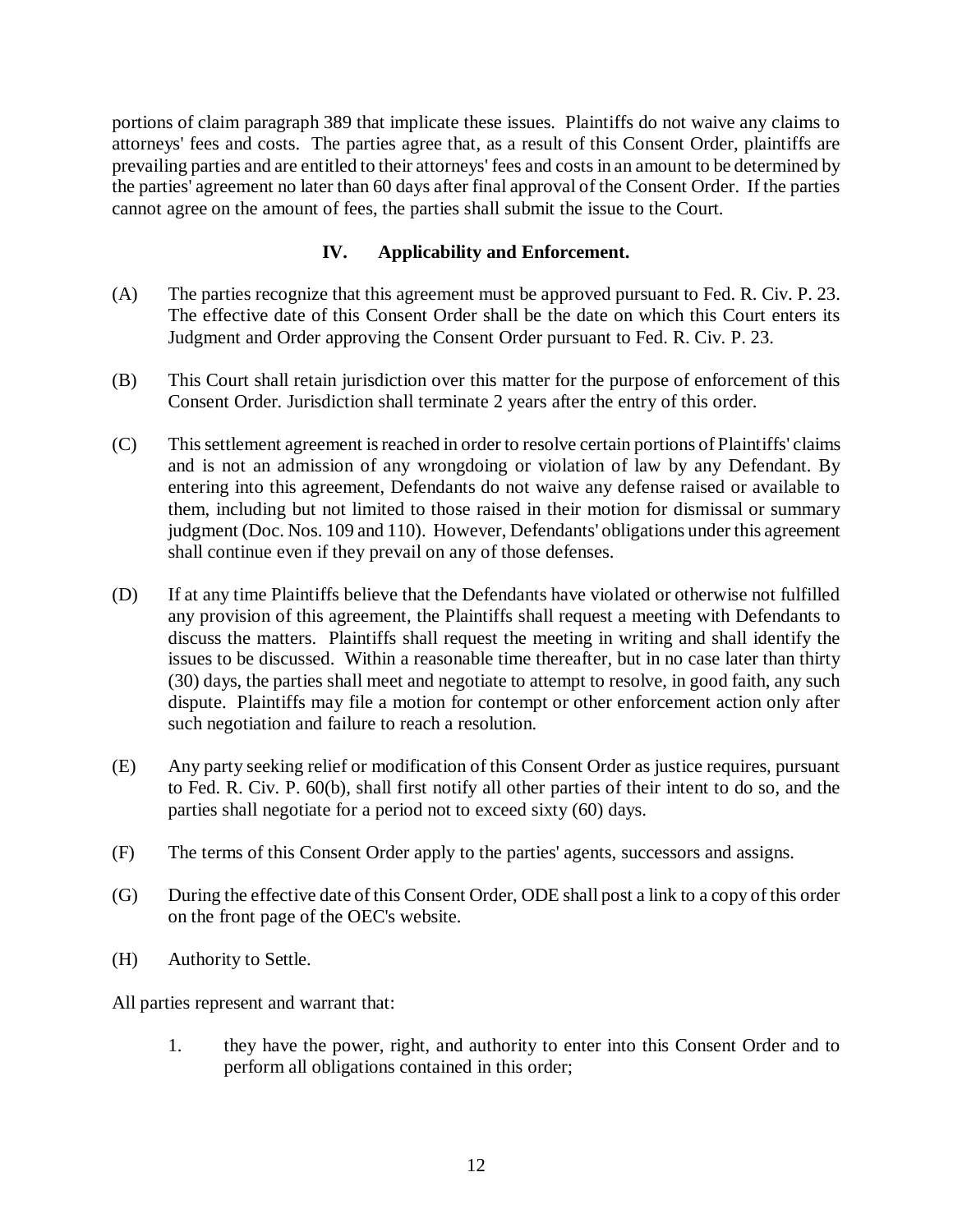- 2. they have obtained in writing, as of the date of the effective date of the decree any agreement, consent or permission required from any other third party; and
- 3. the individual executing this Consent Order on behalf of the party has the requisite power and authority to cause this matter to be settled in accordance with the terms of this Consent Order.
- (I) The parties agree that they will recommend approval of the terms of this Consent Order to the Court. The parties also agree that they will fully support this Consent Order and any and all proceedings under Federal Rule of Civil Procedure 23(e).
- (J) The following named Defendants are no longer public officials in their former capacities: Robert Taft, former Governor of the State of Ohio, and Susan Zelman, former State Superintendent of Public Instruction. Pursuant to Fed. R. Civ. P. 25(d), "[a]n actiondoes not abate when a public officer who is a party in an official capacity dies, resigns, or otherwise ceases to hold office while the action is pending. The officer's successor is automatically substituted as a party. Later proceedings should be in the substituted party's name, but any misnomer not affecting the parties' substantial rights must be disregarded. The court may order substitution at any time, but the absence of such an order doe not affect the substitution." Therefore, Governor Ted Strickland and Deborah Delisle, Superintendent of Public Instruction, have been substituted as parties.

## IT IS SO ORDERED.

Date:

John D. Holschuh, United States District Judge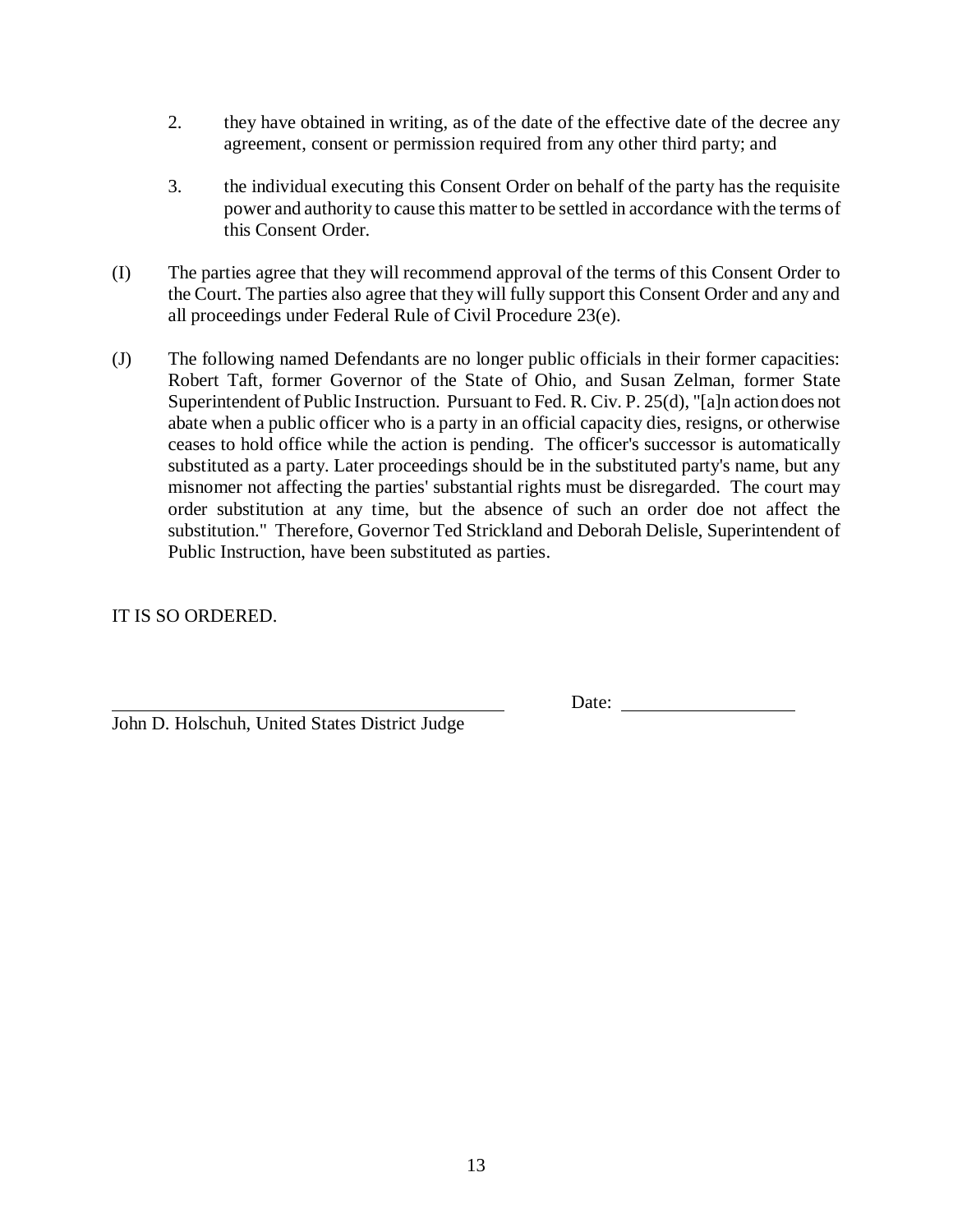AGREED TO: PLAINTIFFS:

 $\begin{array}{c}\n\diagup \diagup \bigtimes \mathcal{B}\n\end{array}$  JOHN DOE, a minor, by and through his parent, LB.

Date: 4-13-2009

 $\sum_{T.M., a \text{ minor, by } q \neq 0}$  through his parent, S.J.

L.J., a poinor, by and through his parent, J.J.

T.D., a minor, by and through his parent, A.D.

L.A., a minor, by and through his parent, E.A.

a minor, by and through his parent, D.M.

(SW, S.W., a Indian, by and through

S.W., a minor, by and through his parent, C.S.

M. S., a minor, by and through his parent, J.G.  $\chi$ 

Date:  $4 - 29 - 08$ 

Date:  $4/19/09$ 

Date:  $4-12-09$ 

Date:  $4 - 1509$ 

Date: **Contract Contract Contract** 

 $4 - 25 - 09$ Date: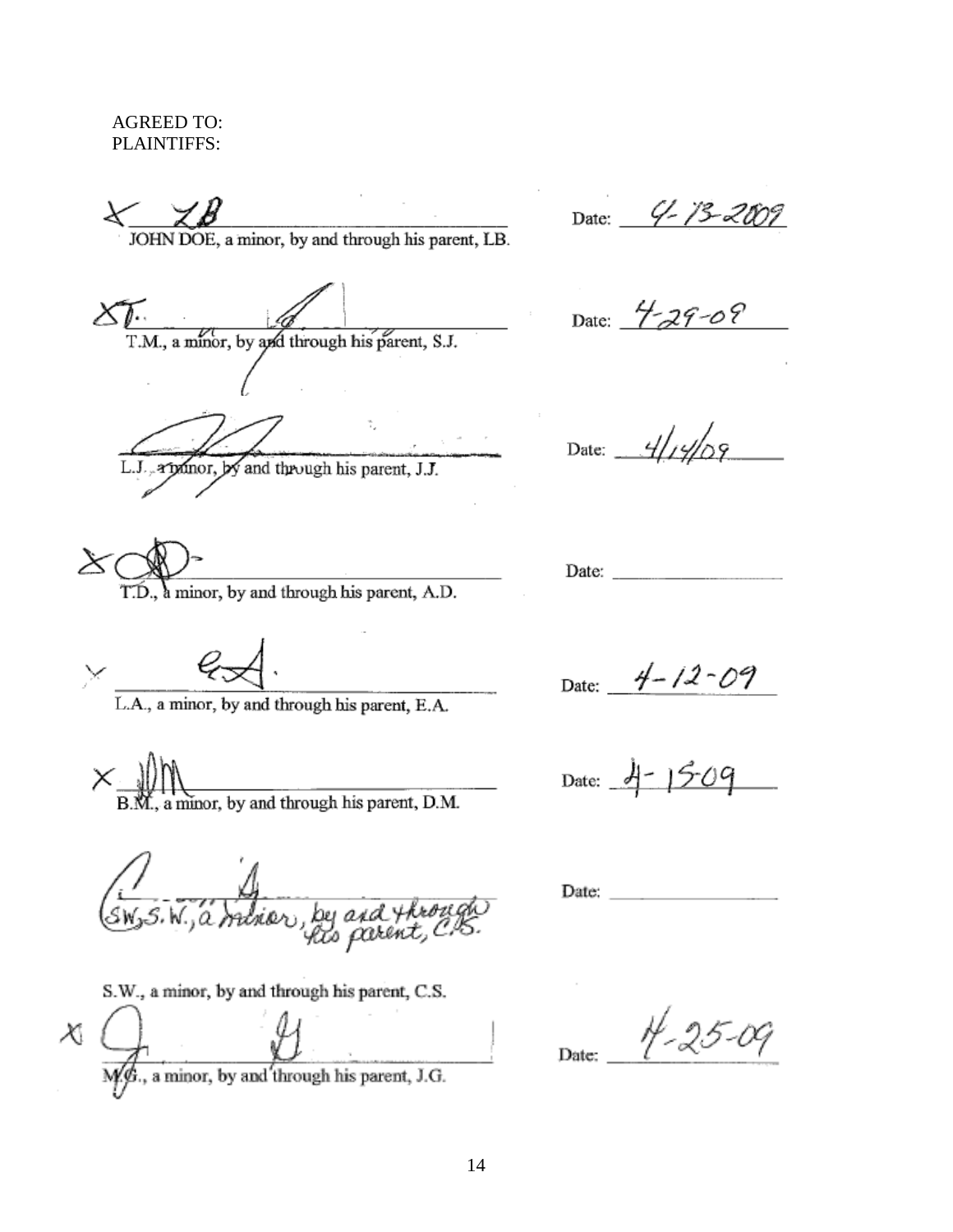### DEFENDANTS:

**STATE OF OHIO** 

Strickland By:

Date:  $5/21/09$ 

TED STRICKLAND, for the State of Ohio and in his official capacity as Governor of the State of Ohio

THE OHIO SCHOOLS FACILITIES COMMISSION

Victorial C.  $Bv:$ Michael Shoemaker, Exec. Director

Date: 5/14/09

Deborah Delisle, in her official capacity as the State Superintendent of Public Instruction

Deborah Delisle, Superintendent

THE OHIO STATE BOARD OF EDUCATION  $\Lambda$ Bv:

Jennifer Sheets, President

THE OHIO DEPARTMENT OF EDUCATION

By:

Matthew DeTemple, Chief Counsel

THE OFFICE FOR EXCEPTIONAL CHILDREN, OHIO DEPARTMENT OF EDUCATION

By:  $q$ Kathe Shelby, Director

Date:  $5 - 20 - 09$ 

THE OFFICE FOR EARLY LEARNING AND SCHOOL READINESS, OHIO DEPARTMENT OF EDUCATION

Jande Nueller  $Bv:$ 

Sandy Miller, Director

Date: Thay 20 8009

Date:

Date: and the contract of the contract of the contract of the contract of the contract of the contract of the contract of the contract of the contract of the contract of the contract of the contract of the contract of the

Date: 5/20/09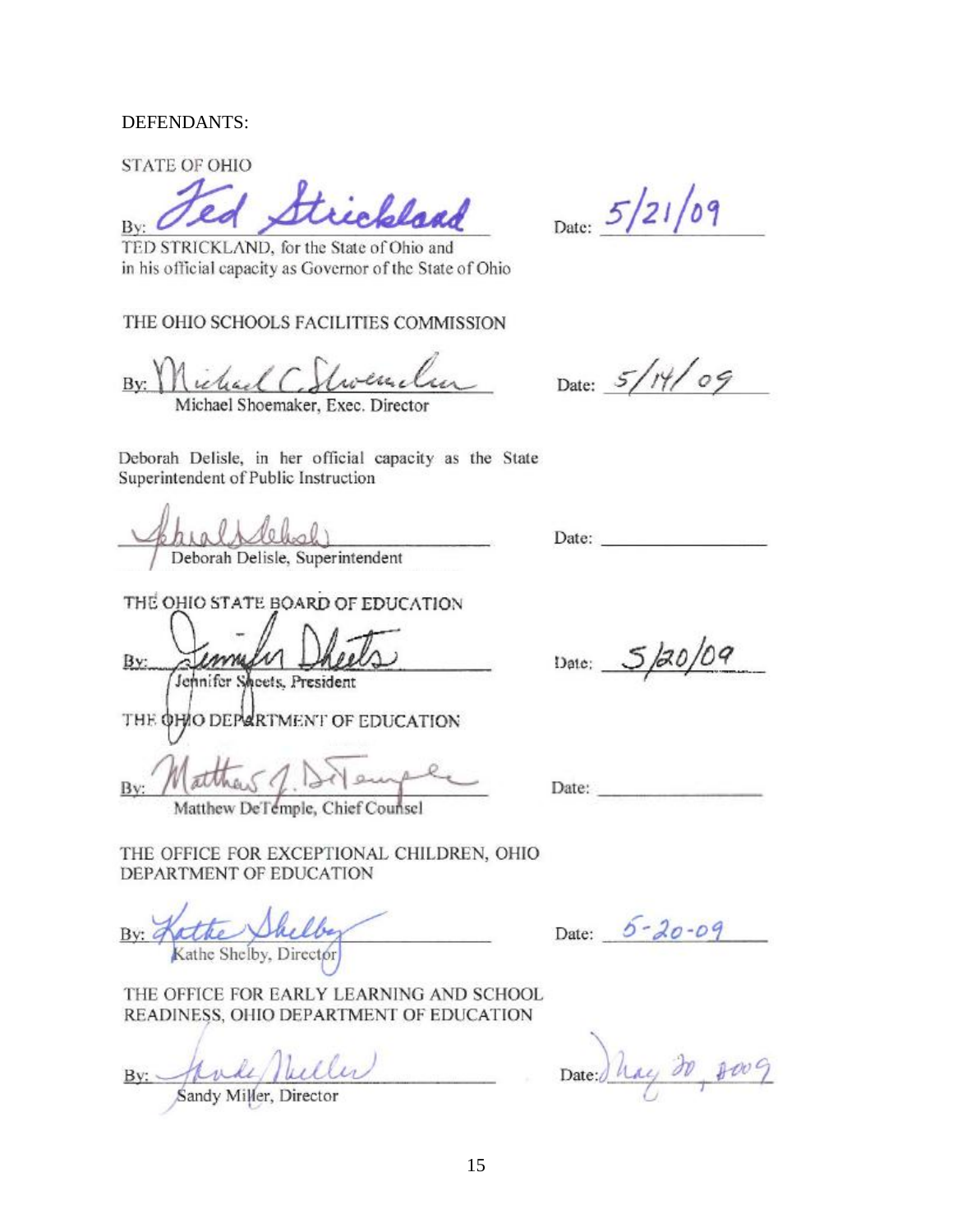### APPROVED BY:

RICHARD CORDRAY Attorney General

s/Todd R. Marti (Trial Attorney) TODD R. MARTI (0019280)

Assistant Attorney General Education Section  $30$  East Broad Street,  $16^{\rm th}$  Floor Columbus, Ohio 43215 Phone: Facsimile: Email:

s/Susan G. Tobin (Trial Attorney) SUSAN G. TOBIN (0021725) JASON C. BOYLAN (0082409) Ohio Legal Rights Service 50 West Broad Street, Suite 1400 Columbus, Ohio 43215 Phone: (614) 466-7264 Facsimile: (614) 644-1888 [stobin@olrs.state.oh.us](mailto:stobin@olrs.state.oh.us) [jboylan@olrs.state.oh.us](mailto:jboylan@olrs.state.oh.us)

Date: Date: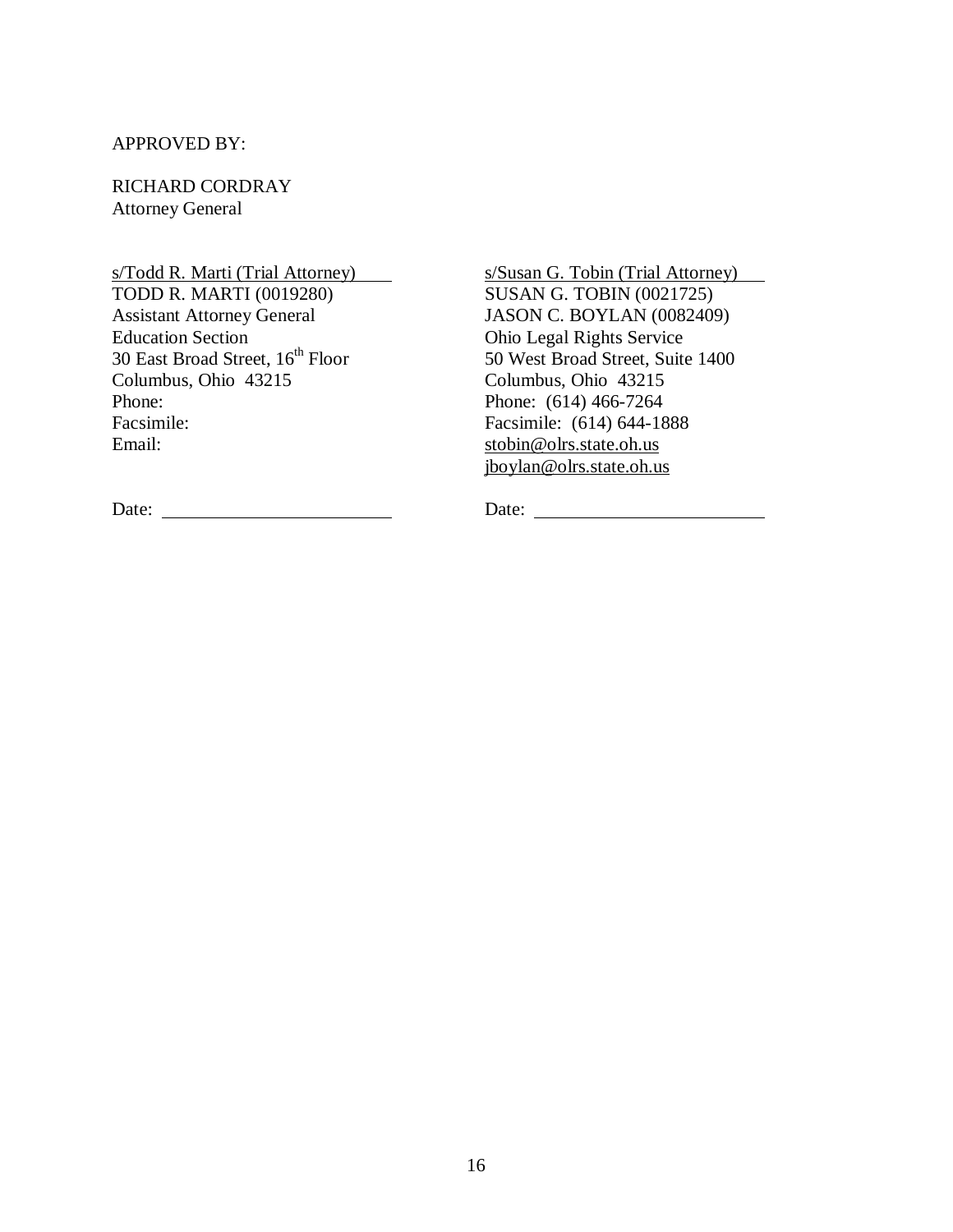# **OEC System of Progressive Sanctions**

The Ohio Department of Education (ODE), Office for Exceptional Children (OEC) strives to ensure all children, including students with disabilities and students identified as gifted, achieve positive educational outcomes. To accomplish this, OEC supports professional development and technical assistance provided at the state, regional, and local levels for districts and other providers. OEC also utilizes a system of progressive sanctions to help ensure compliance with state and federal regulations. This system is described next.

## Oversight Components

Specific oversight components utilized by OEC to ensure compliance with state and federal requirements include the following:

- § Special Education Focused Monitoring system, including early childhood monitoring conducted by the ODE Office of Early Learning & School Readiness
	- o On-site monitoring visits
	- o Self-assessment
- § Management Assistant Reviews (MAR) & Special Education Fiscal Accountability Report
- § Complaints / Due Process Hearings
- § Gifted Identification and Service Provision
	- o District self-reports
	- o Identification and service data audits
	- o Unit funding eligibility monitoring
	- o Complaint investigations

### Non-compliance

Districts identified as noncompliant will receive written notification from OEC, describing the noncompliance and the requirement to create and implement a corrective action plan. The corrective action plan will include a step-by-step process that the district will follow to address the area(s) of non-compliance, including benchmark dates for completion, as well as the method for documenting the completion of these steps.

Components of corrective action plans may include the following

• Educational records review to address systemic issues discovered during a complaint investigation or during monitoring;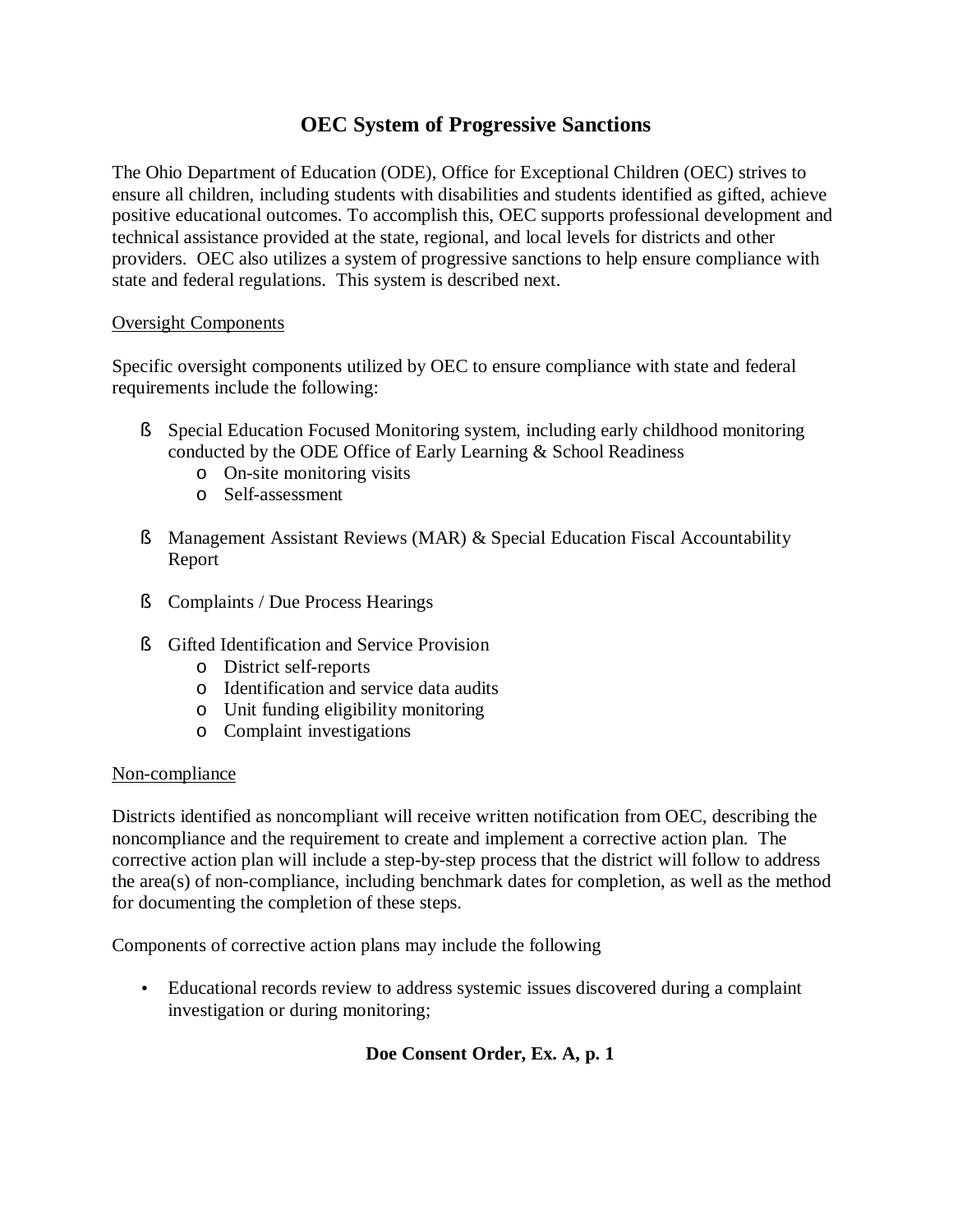- Professional development and technical assistance for district personnel, complete with records of these activities and documentation that district practices have been corrected;
- Fiscal records review:
- Recovery of funds by ODE to address misappropriation of either state or federal funds;

Should a district or other provider fail to meet the timeline in their corrective action plans, ODE/OEC may delay and ultimately move to withhold applicable state and/or federal funds.

### Sanction Process

When a district or other provider does not complete the required corrective activities within the required timeline, the following steps will be taken by ODE/OEC staff:

1) District/provider will be sent a letter signed by the OEC Director documenting its failure to comply with its corrective action plan. The letter will provide a revised benchmark date for completing the remaining items. The letter will also indicate whether and which applicable funds (state and/or federal) will be delayed should the revised benchmark dates not be met.

Applicable funds include

- i. IDEA Part-B funds (Pre-K and School-age)
- ii. Gifted Identification funds (GRF)
- iii. Gifted Unit funds (GRF)
- iv. State weighted special education funds (GRF foundation funds).
- 2) Should the district/provider again fail to meet the benchmark date, it will receive a second letter, this time from the Associate Superintendent, Center for School Options and Finance, indicating which funds (state and or federal) will be delayed. The letter will also include steps the district/provider must take to secure release of these funds.
- 3) Subsequent non-compliance will result in ODE/OEC moving to withhold or recover additional district funds after providing the opportunity for an R.C. Chapter 119 hearing.

## Authority to Implement Sanctions

The following citations outline ODE/OEC's authority to impose these sanctions:

A. Ohio Revised Code (ORC) Section 3317.01 establishes that ODE/OEC has the authority to administer and supervise the allocation and, subject to Controlling Board approval, distribution of all state payments under Chapter 3317.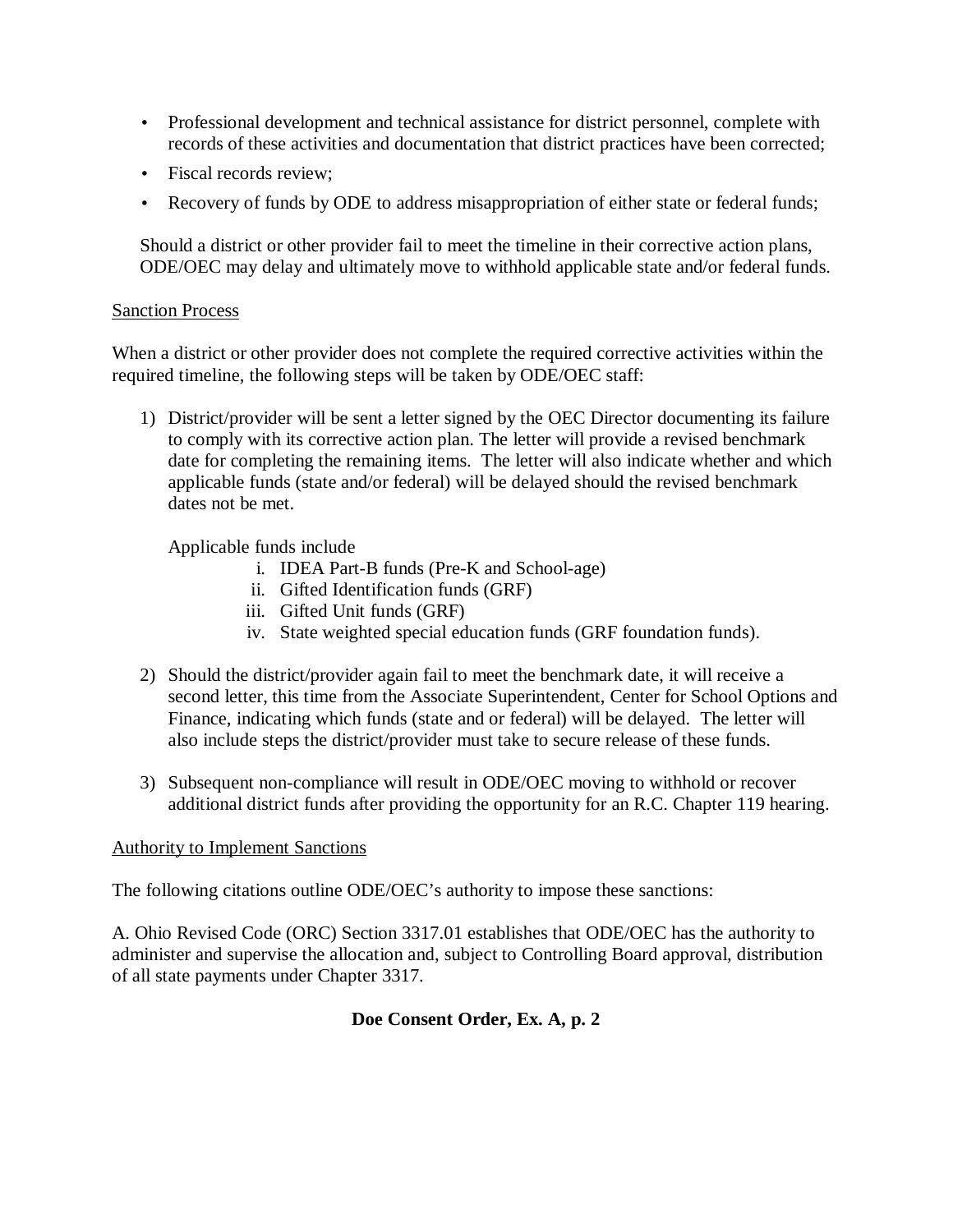ORC 3317.01 (C) further establishes that a board of education or governing board of an educational service center which has not conformed with other law [other than the sections of law specified in divisions (A) and (B) of ORC Section 3317.01] and the rules pursuant thereto, shall not participate in the distribution of funds authorized by sections 3317.022 to 3317.0211, 3317.11, 3317.16, 3317.17, and 3317.19 of the Revised Code, except for good and sufficient reason established to the satisfaction of the State Board of Education and the Controlling Board.

B. The Individuals with Disabilities Education Improvement Act of 2004 (IDEA 04) and the federal regulations at 34 C.F.R. Part 300 provide that the State Educational Agency (SEA) has the authority to administer and supervise the allocation and distribution of federal Part B moneys for the education of children with disabilities.

The federal law at 20 U.S.C. 1413(d), federal regulation at 34 C.F.R. 300.222, and state rule, Rule 3301-51-01(A)(8), provide that if the superintendent of public instruction, after reasonable notice and an opportunity for a hearing, finds that a state agency, school district, county board of MR/DD, or other educational agency that has been determined to be eligible under Part B of the IDEA is failing to comply with any requirement in sections 34 C.F.R. 300.201 to 34 C.F.R. 300.213:

The superintendent of public instruction must reduce or must not provide any further payment to the state agency, school district, county board of MR/DD, or other educational agency until the state superintendent is satisfied that the state agency, school district, county board of MR/DD, or other educational agency is complying with that requirement.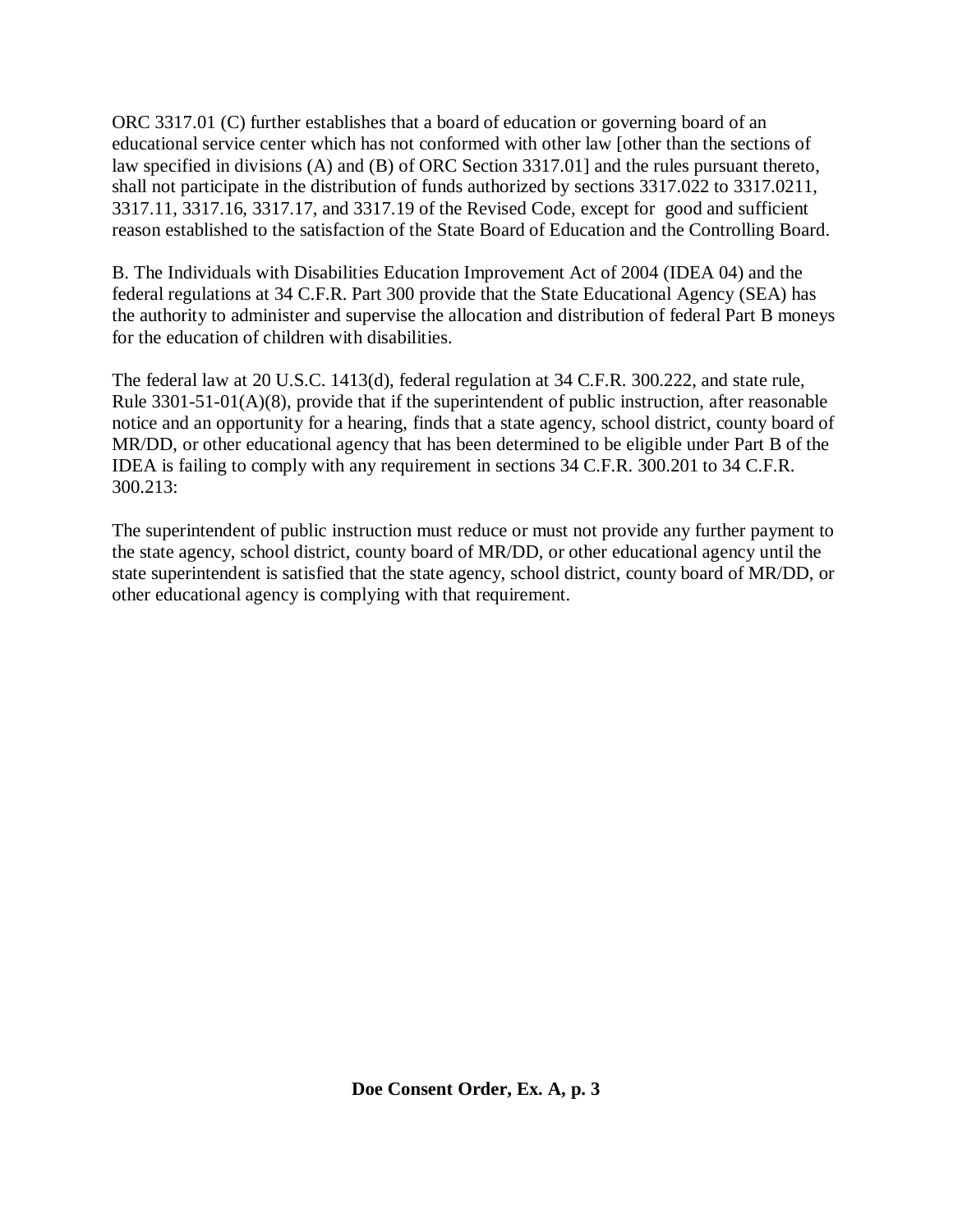## Sample Sanction Process Letter #1

Contact District Name **Address** City, State, Zip

## Re: Failure to Comply with Corrective Action Plan

Dear Contact:

This letter will serve as notice of the district's failure to comply with specific benchmarks noted in the agreed upon corrective action plan dated October 10, 2008.

As of (date of letter), acceptable documentation of timely completion of the activities specified in the correction action plan has not been received. For your reference, a copy of the corrective action plan is attached which indicates the steps which were to have been completed by the specified date.

Unless acceptable documentation of completion of the corrective action plan is received by (date) distribution of the following funds to the district will be delayed:

- o IDEA Part B Funds
- o Gifted Identification Supplementary Funds
- o Gifted Unit Funds
- o State Weighted Special Education Funds

State and Federal law and rule provide the Department with the authority to delay and or withhold state and federal funding should a district be found out of compliance with state and federal law.

Further failure to provide the required items will result in district funds being delayed and or withheld.

Your attention to this matter is appreciated.

Sincerely,

**Director** Office for Exceptional Children cc: President, District School Board